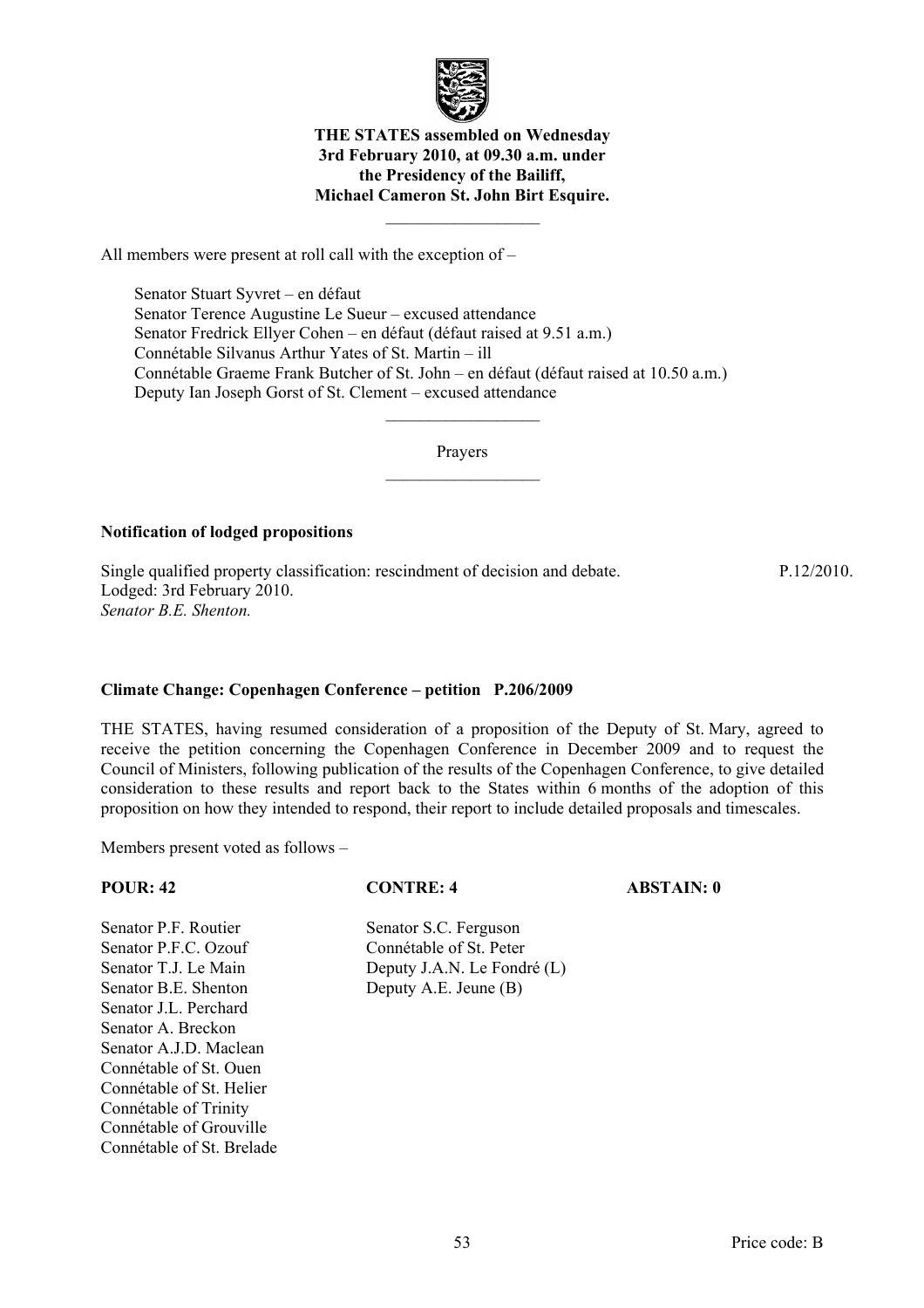Connétable of St. Saviour Connétable of St. Clement Connétable of St. Lawrence Connétable of St. Mary Deputy R.C. Duhamel (S) Deputy of St. Martin Deputy R.G. Le Hérissier (S) Deputy J.B. Fox (H) Deputy J.A. Martin (H) Deputy G.P. Southern (H) Deputy of St. Ouen Deputy of Grouville Deputy of St. Peter Deputy J.A. Hilton (H) Deputy P.V.F. Le Claire (H) Deputy of Trinity Deputy S.S.P.A. Power (B) Deputy S. Pitman (H) Deputy K.C. Lewis (S) Deputy of St. John Deputy M. Tadier (B) Deputy of St. Mary Deputy T.M. Pitman (H) Deputy A.T. Dupré (C) Deputy E.J. Noel (L) Deputy T.A. Vallois (S) Deputy M.R. Higgins (H) Deputy A.K.F. Green (H) Deputy D. De Sousa (H) Deputy J.M. Maçon (S)

## **Draft Banking (Depositors Compensation) (Amendment) (Jersey) Regulations 200- P.207/2009**

THE STATES commenced consideration of the Draft Banking (Depositors Compensation) (Amendment) (Jersey) Regulations 200– and adopted the principles.

THE STATES, having been informed that the relevant scrutiny panel had indicated that it did not wish to scrutinise the draft legislation, adopted Regulations 1 and 2.

THE STATES, in pursuance of the Order in Council dated 28th March 1771, made Regulations entitled the Draft Banking (Depositors Compensation) (Amendment) (Jersey) Regulations 2010.

Members present voted as follows –

**POUR: 43 CONTRE: 0 ABSTAIN: 0** 

Senator P.F. Routier Senator P.F.C. Ozouf Senator B.E. Shenton Senator J.L. Perchard Senator A. Breckon Senator S.C. Ferguson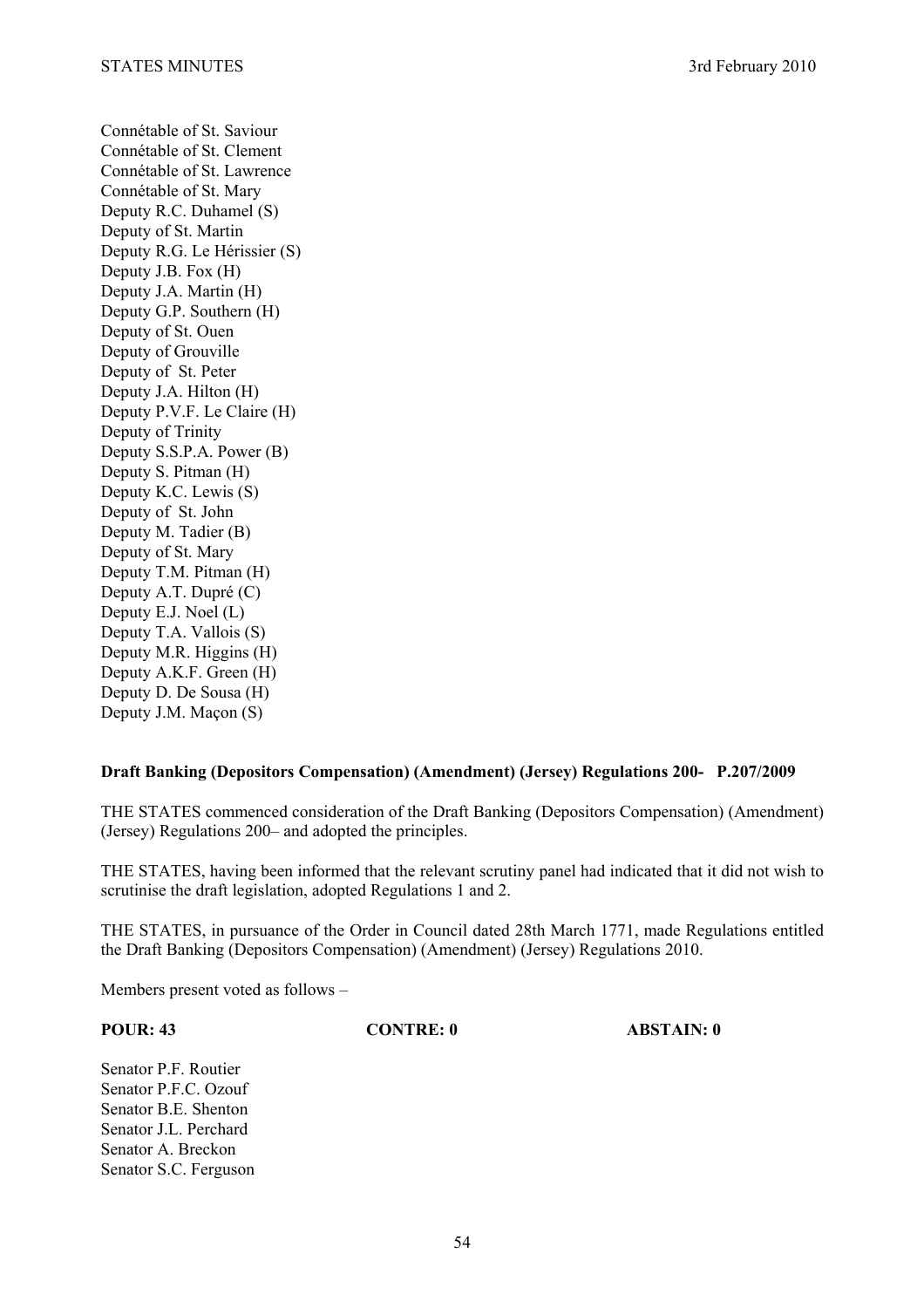Senator A.J.D. Maclean Senator B.I. Le Marquand Connétable of St. Ouen Connétable of St. Helier Connétable of Trinity Connétable of Grouville Connétable of St. Brelade Connétable of St. Saviour Connétable of St. Clement Connétable of St. Peter Connétable of St. Lawrence Connétable of St. Mary Deputy R.C. Duhamel (S) Deputy of St. Martin Deputy R.G. Le Hérissier (S) Deputy J.B. Fox (H) Deputy J.A. Martin (H) Deputy of St. Ouen Deputy of Grouville Deputy of St. Peter Deputy J.A. Hilton (H) Deputy P.V.F. Le Claire (H) Deputy of Trinity Deputy S.S.P.A. Power (B) Deputy S. Pitman (H) Deputy K.C. Lewis (S) Deputy of St. John Deputy M. Tadier (B) Deputy A.E. Jeune (B) Deputy T.M. Pitman (H) Deputy A.T. Dupré (C) Deputy E.J. Noel (L) Deputy T.A. Vallois (S) Deputy M.R. Higgins (H) Deputy A.K.F. Green (H) Deputy D. De Sousa (H) Deputy J.M. Maçon (S)

## **Draft Pharmacists and Pharmacy Technicians (Registration) (Jersey) Law 200- P.209/2009**

THE STATES commenced consideration of the Draft Pharmacists and Pharmacy Technicians (Registration) (Jersey) Law 200- and adopted the principles.

THE STATES, having been informed that the relevant scrutiny panel had indicated that it did not wish to scrutinise the draft legislation, adopted Articles 1 to 30.

THE STATES, subject to the sanction of Her Most Excellent Majesty in Council, adopted a Law entitled the Draft Pharmacists and Pharmacy Technicians (Registration) (Jersey) Law 201-.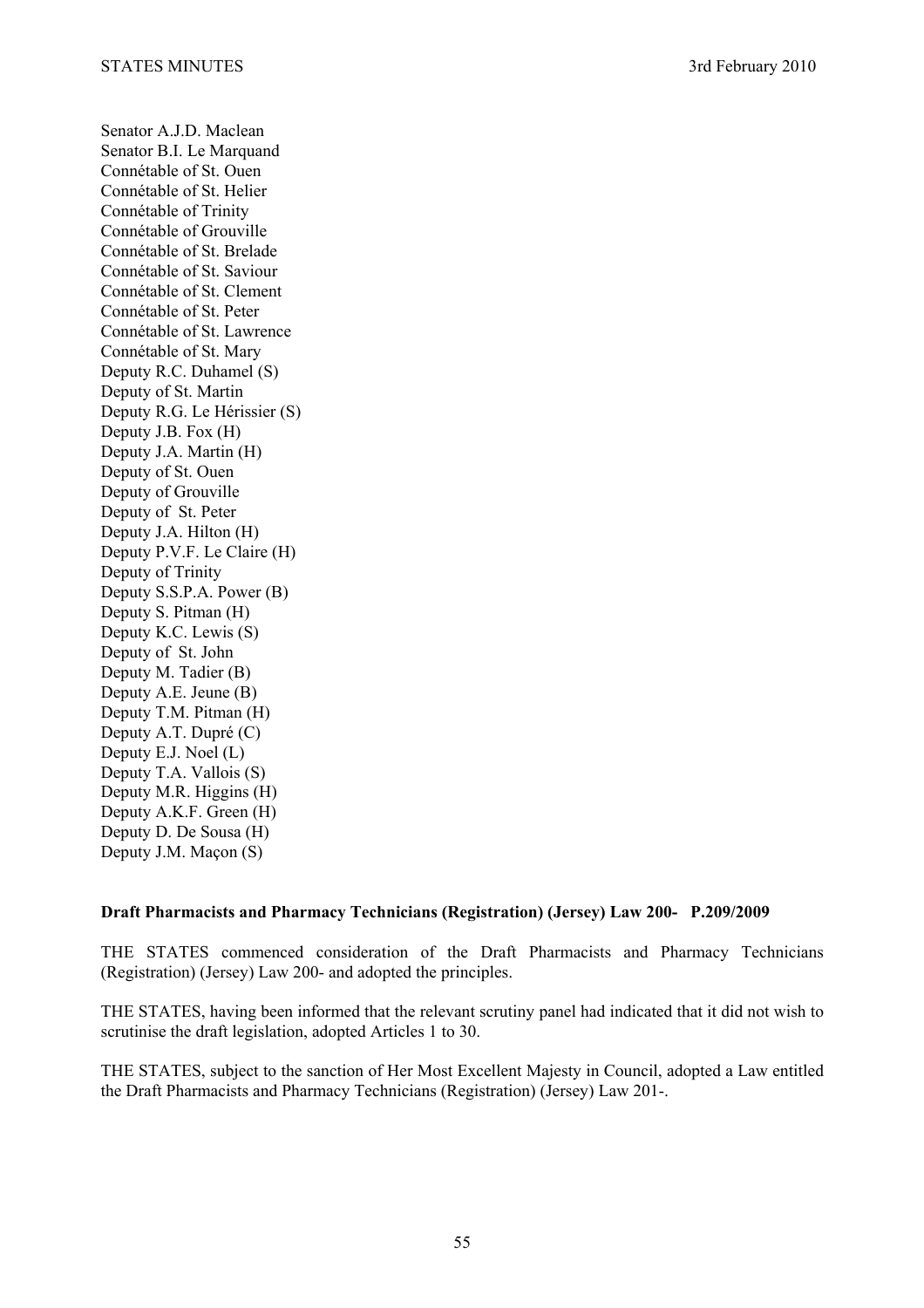Members present voted as follows –

### **POUR: 43 CONTRE: 0 ABSTAIN: 1**

Senator P.F. Routier Deputy A.E. Jeune (B) Senator P.F.C. Ozouf Senator T.J. Le Main Senator B.E. Shenton Senator F.E. Cohen Senator J.L. Perchard Senator A. Breckon Senator S.C. Ferguson Senator A.J.D. Maclean Senator B.I. Le Marquand Connétable of St. Ouen Connétable of St. Helier Connétable of Trinity Connétable of Grouville Connétable of St. Brelade Connétable of St. Saviour Connétable of St. Clement Connétable of St. Peter Connétable of St. Lawrence Connétable of St. Mary Deputy R.C. Duhamel (S) Deputy of St. Martin Deputy R.G. Le Hérissier (S) Deputy J.B. Fox (H) Deputy J.A. Martin (H) Deputy of St. Ouen Deputy of Grouville Deputy J.A. Hilton (H) Deputy P.V.F. Le Claire (H) Deputy of Trinity Deputy S.S.P.A. Power (B) Deputy S. Pitman (H) Deputy K.C. Lewis (S) Deputy of St. John Deputy M. Tadier (B) Deputy of St. Mary Deputy T.M. Pitman (H) Deputy A.T. Dupré (C) Deputy E.J. Noel (L) Deputy T.A. Vallois (S) Deputy A.K.F. Green (H) Deputy D. De Sousa (H) Deputy J.M. Maçon (S)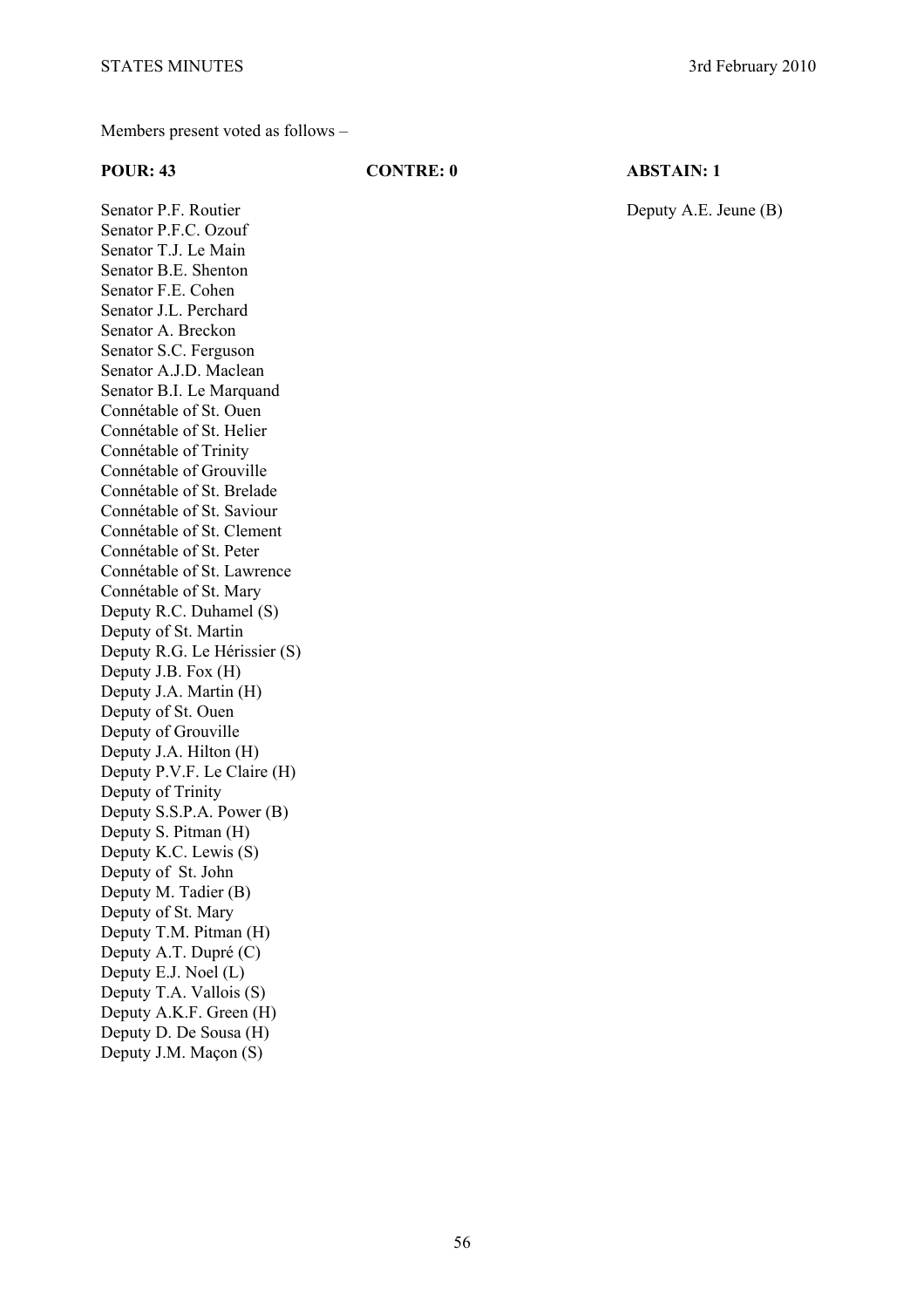## **Waterfront Planning Application: Zephyrus Scheme P.1/2010 (re-issue)**

THE STATES commenced consideration of a proposition of the Deputy of St. Mary concerning the Zephyrus Scheme Planning Application and rejected a proposition of the Deputy of St. John that, in accordance with Standing Order 87(b), the matter should not be debated at the present meeting.

Members present voted as follows –

| <b>POUR: 20</b>             | <b>CONTRE: 26</b>            | <b>ABSTAIN: 2</b>      |
|-----------------------------|------------------------------|------------------------|
| Senator T.J. Le Main        | Senator P.F. Routier         | Senator F.E. Cohen     |
| Senator B.E. Shenton        | Senator P.F.C. Ozouf         | Connétable of St. Mary |
| Senator S.C. Ferguson       | Senator J.L. Perchard        |                        |
| Senator A.J.D. Maclean      | Senator A. Breckon           |                        |
| Connétable of Trinity       | Senator B.I. Le Marquand     |                        |
| Connétable of St. Brelade   | Connétable of St. Ouen       |                        |
| Connétable of St. John      | Connétable of St. Helier     |                        |
| Connétable of St. Saviour   | Deputy R.C. Duhamel (S)      |                        |
| Connétable of St. Clement   | Deputy of St. Martin         |                        |
| Connétable of St. Peter     | Deputy R.G. Le Hérissier (S) |                        |
| Connétable of St. Lawrence  | Deputy J.A. Martin (H)       |                        |
| Deputy J.B. Fox (H)         | Deputy G.P. Southern (H)     |                        |
| Deputy of St. Ouen          | Deputy of Grouville          |                        |
| Deputy of St. Peter         | Deputy J.A. Hilton (H)       |                        |
| Deputy P.V.F. Le Claire (H) | Deputy S. Pitman (H)         |                        |
| Deputy J.A.N. Le Fondré (L) | Deputy M. Tadier (B)         |                        |
| Deputy of Trinity           | Deputy A.E. Jeune (B)        |                        |
| Deputy S.S.P.A. Power (B)   | Deputy of St. Mary           |                        |
| Deputy K.C. Lewis (S)       | Deputy T.M. Pitman (H)       |                        |
| Deputy of St. John          | Deputy A.T. Dupré (C)        |                        |
|                             | Deputy E.J. Noel (L)         |                        |
|                             | Deputy T.A. Vallois (S)      |                        |
|                             | Deputy M.R. Higgins (H)      |                        |
|                             | Deputy A.K.F. Green (H)      |                        |
|                             | Deputy D. De Sousa (H)       |                        |
|                             | Deputy J.M. Maçon (S)        |                        |

THE STATES, having resumed consideration of the proposition of the Deputy of St. Mary concerning the Zephyrus Scheme Planning Application, rejected his proposition that, in accordance with Standing Order 81, the Assembly should conduct part of its business in camera in relation to this matter.

Members present voted as follows –

Senator J.L. Perchard Senator P.F.C. Ozouf Senator A. Breckon Senator T.J. Le Main Connétable of St. Brelade Senator F.E. Cohen Connétable of St. Mary Senator S.C. Ferguson Deputy J.A. Martin (H) Connétable of St. Ouen Deputy of St. Ouen Connétable of Trinity Deputy M. Tadier (B) Deputy R.C. Duhamel (S)

**POUR: 11 CONTRE: 21 ABSTAIN: 0** 

Deputy S. Pitman (H) Connétable of St. Lawrence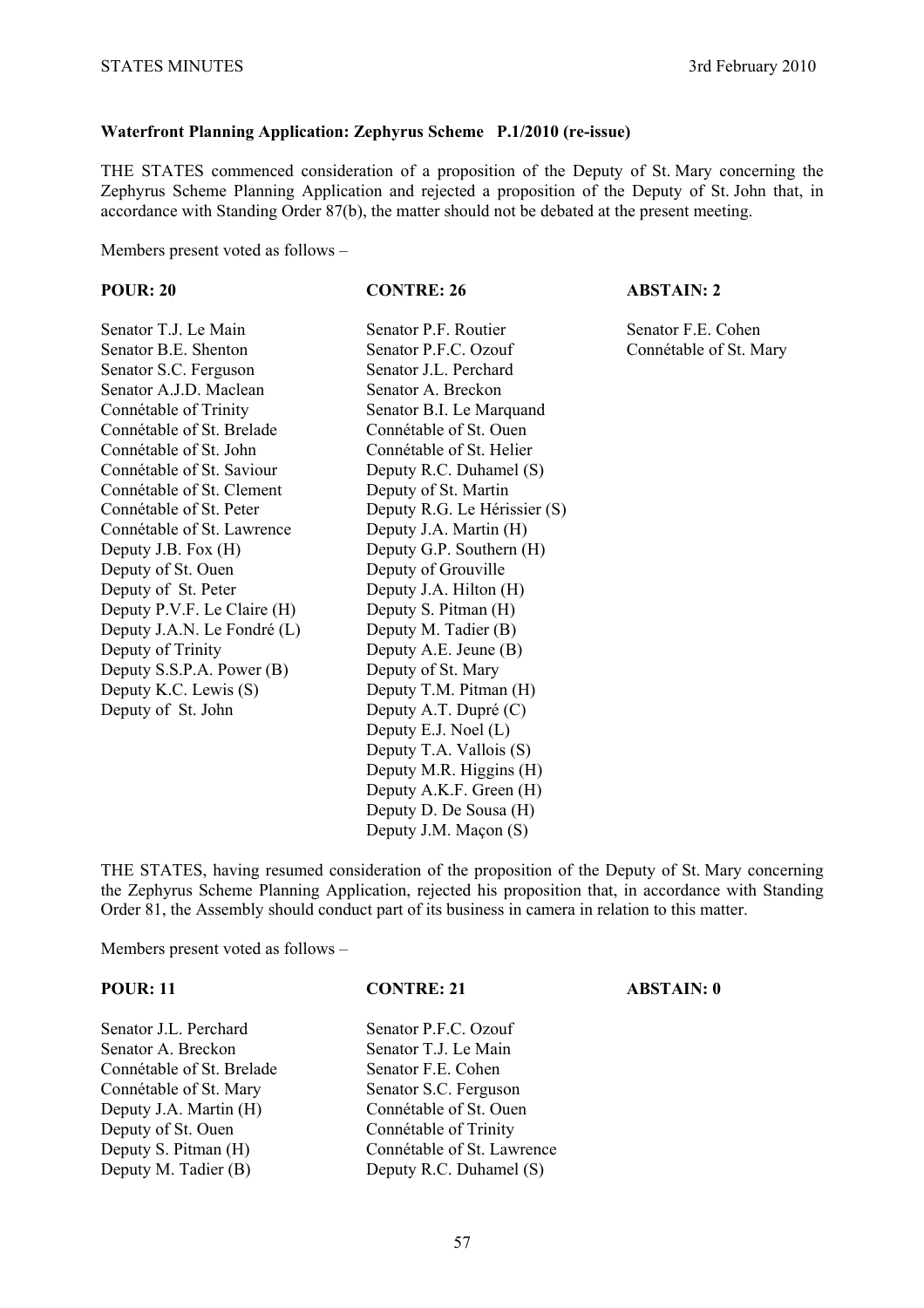Deputy M.R. Higgins (H) Deputy J.B. Fox (H)

Deputy of St. Mary Deputy of St. Martin Deputy T.M. Pitman (H) Deputy R.G. Le Hérissier (S) Deputy J.A. Hilton (H) Deputy S.S.P.A. Power (B) Deputy K.C. Lewis (S) Deputy of St. John Deputy A.E. Jeune (B) Deputy A.T. Dupré (C) Deputy E.J. Noel (L) Deputy T.A. Vallois (S) Deputy D. De Sousa (H) Deputy J.M. Maçon (S)

THE STATES, having resumed consideration of the proposition of the Deputy of St. Mary concerning the Zephyrus Scheme Planning Application, rejected a proposition of the Connétable of St. Brelade that, in accordance with Standing Order 81, the Assembly should conduct part of its business in camera in relation to this matter.

Members present voted as follows –

### **POUR: 20 CONTRE: 21 ABSTAIN: 1**

| Senator P.F. Routier      | Senator J.L. Perchard        | Senator F.E. Cohen |
|---------------------------|------------------------------|--------------------|
| Senator P.F.C. Ozouf      | Senator B.I. Le Marquand     |                    |
| Senator T.J. Le Main      | Connétable of St. Ouen       |                    |
| Senator A. Breckon        | Connétable of St. Helier     |                    |
| Senator S.C. Ferguson     | Connétable of St. Lawrence   |                    |
| Connétable of Trinity     | Deputy R.C. Duhamel (S)      |                    |
| Connétable of St. Brelade | Deputy of St. Martin         |                    |
| Connétable of St. John    | Deputy R.G. Le Hérissier (S) |                    |
| Connétable of St. Clement | Deputy J.A. Martin (H)       |                    |
| Connétable of St. Mary    | Deputy G.P. Southern (H)     |                    |
| Deputy J.B. Fox (H)       | Deputy P.V.F. Le Claire (H)  |                    |
| Deputy of St. Ouen        | Deputy S.S.P.A. Power (B)    |                    |
| Deputy of Grouville       | Deputy S. Pitman (H)         |                    |
| Deputy of St. Peter       | Deputy M. Tadier (B)         |                    |
| Deputy J.A. Hilton (H)    | Deputy A.E. Jeune (B)        |                    |
| Deputy of Trinity         | Deputy of St. Mary           |                    |
| Deputy K.C. Lewis (S)     | Deputy T.A. Vallois (S)      |                    |
| Deputy of St. John        | Deputy M.R. Higgins (H)      |                    |
| Deputy A.T. Dupré (C)     | Deputy A.K.F. Green (H)      |                    |
| Deputy E.J. Noel $(L)$    | Deputy D. De Sousa (H)       |                    |
|                           | Deputy J.M. Maçon (S)        |                    |

THE STATES, having resumed consideration of the proposition of the Deputy of St. Mary concerning the Zephyrus Scheme Planning Application, rejected paragraph (a) of the proposition to request the Minister for Planning and Environment, before determining the application for the development known as 'Zephyrus' on the Waterfront, shown on the drawing attached at Appendix 1, to present to the States his formal response to the Key Findings and Recommendations of the Report of the Environment Scrutiny Panel into the Environmental Impact Assessment process and any ongoing environmental issues, especially with respect to the Ramsar site, relating to the La Collette incinerator, which was to be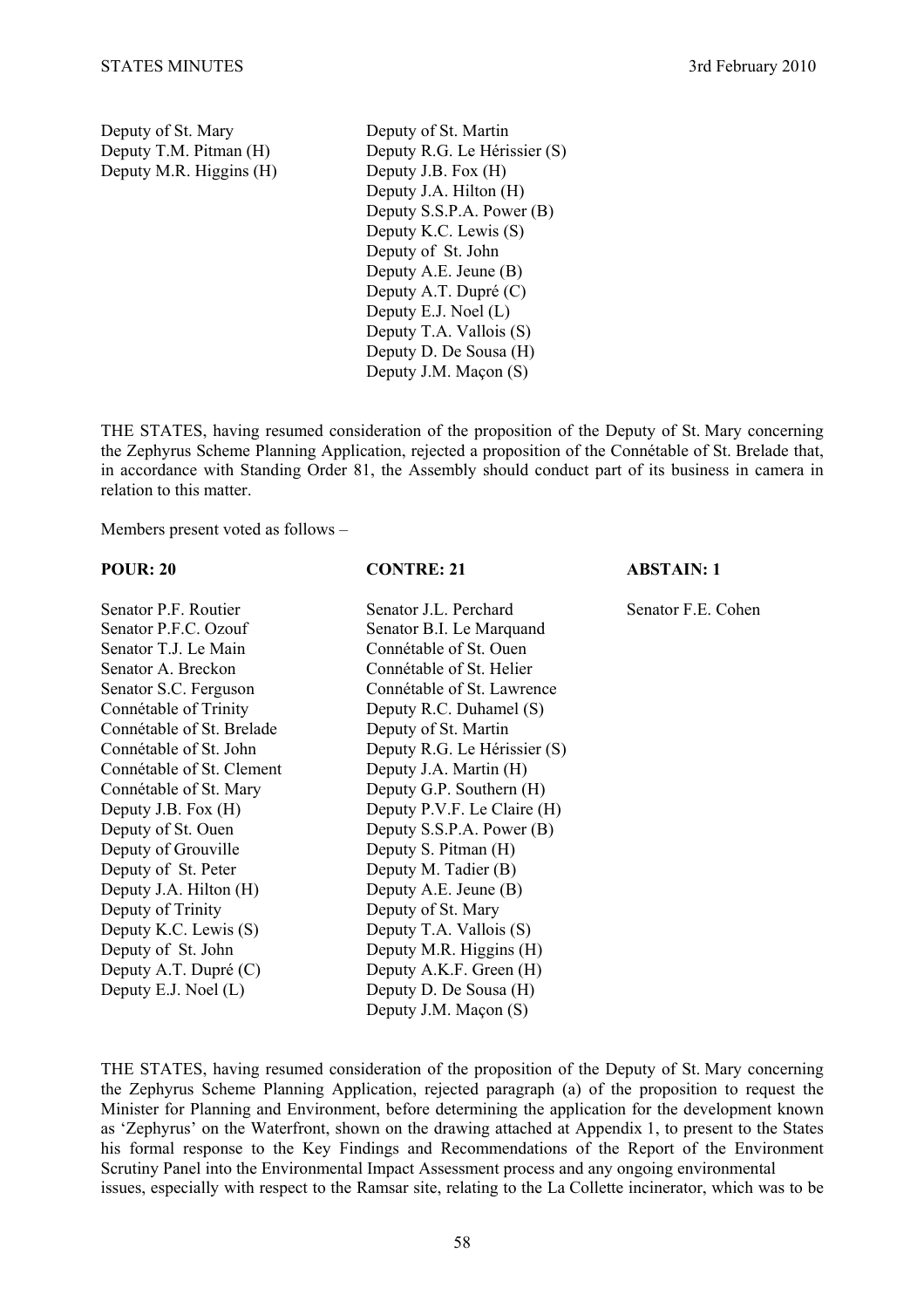presented to the States in due course, in accordance with the procedure newly agreed between the Chairmen's Committee and the Council of Ministers.

Members present voted as follows –

| <b>POUR: 16</b>              | <b>CONTRE: 28</b>           | <b>ABSTAIN: 1</b>  |
|------------------------------|-----------------------------|--------------------|
| Senator B.E. Shenton         | Senator P.F. Routier        | Senator F.E. Cohen |
| Senator A. Breckon           | Senator P.F.C. Ozouf        |                    |
| Connétable of St. Helier     | Senator T.J. Le Main        |                    |
| Deputy of St. Martin         | Senator S.C. Ferguson       |                    |
| Deputy R.G. Le Hérissier (S) | Senator A.J.D. Maclean      |                    |
| Deputy J.A. Martin (H)       | Senator B.I. Le Marquand    |                    |
| Deputy G.P. Southern (H)     | Connétable of St. Ouen      |                    |
| Deputy of Grouville          | Connétable of Trinity       |                    |
| Deputy S. Pitman (H)         | Connétable of St. Brelade   |                    |
| Deputy of St. John           | Connétable of St. Saviour   |                    |
| Deputy M. Tadier (B)         | Connétable of St. Clement   |                    |
| Deputy of St. Mary           | Connétable of St. Lawrence  |                    |
| Deputy T.M. Pitman (H)       | Connétable of St. Mary      |                    |
| Deputy M.R. Higgins (H)      | Deputy R.C. Duhamel (S)     |                    |
| Deputy D. De Sousa (H)       | Deputy J.B. Fox (H)         |                    |
| Deputy J.M. Maçon (S)        | Deputy of St. Ouen          |                    |
|                              | Deputy of St. Peter         |                    |
|                              | Deputy J.A. Hilton (H)      |                    |
|                              | Deputy P.V.F. Le Claire (H) |                    |
|                              | Deputy J.A.N. Le Fondré (L) |                    |
|                              | Deputy of Trinity           |                    |
|                              | Deputy S.S.P.A. Power (B)   |                    |
|                              | Deputy K.C. Lewis (S)       |                    |
|                              | Deputy A.E. Jeune (B)       |                    |
|                              | Deputy A.T. Dupré (C)       |                    |
|                              | Deputy E.J. Noel (L)        |                    |
|                              | Deputy T.A. Vallois (S)     |                    |
|                              | Deputy A.K.F. Green (H)     |                    |

THE STATES rejected paragraph (b) of the proposition of the Deputy of St. Mary requesting the Minister for Planning and Environment, before determining the application for the development known as 'Zephyrus' on the Waterfront, shown on the drawing attached at Appendix 1, to present to the States a formal appraisal of the Environmental Impact Statement provided with regard to the planning application for the proposed Zephyrus scheme in the light of the Panel's report;

Members present voted as follows –

| <b>POUR: 15</b>          | <b>CONTRE: 29</b>        | <b>ABSTAIN: 1</b>  |
|--------------------------|--------------------------|--------------------|
| Senator B.E. Shenton     | Senator P.F. Routier     | Senator F.E. Cohen |
| Senator A. Breckon       | Senator P.F.C. Ozouf     |                    |
| Connétable of St. Helier | Senator T.J. Le Main     |                    |
| Deputy of St. Martin     | Senator S.C. Ferguson    |                    |
| Deputy J.A. Martin (H)   | Senator A.J.D. Maclean   |                    |
| Deputy G.P. Southern (H) | Senator B.I. Le Marquand |                    |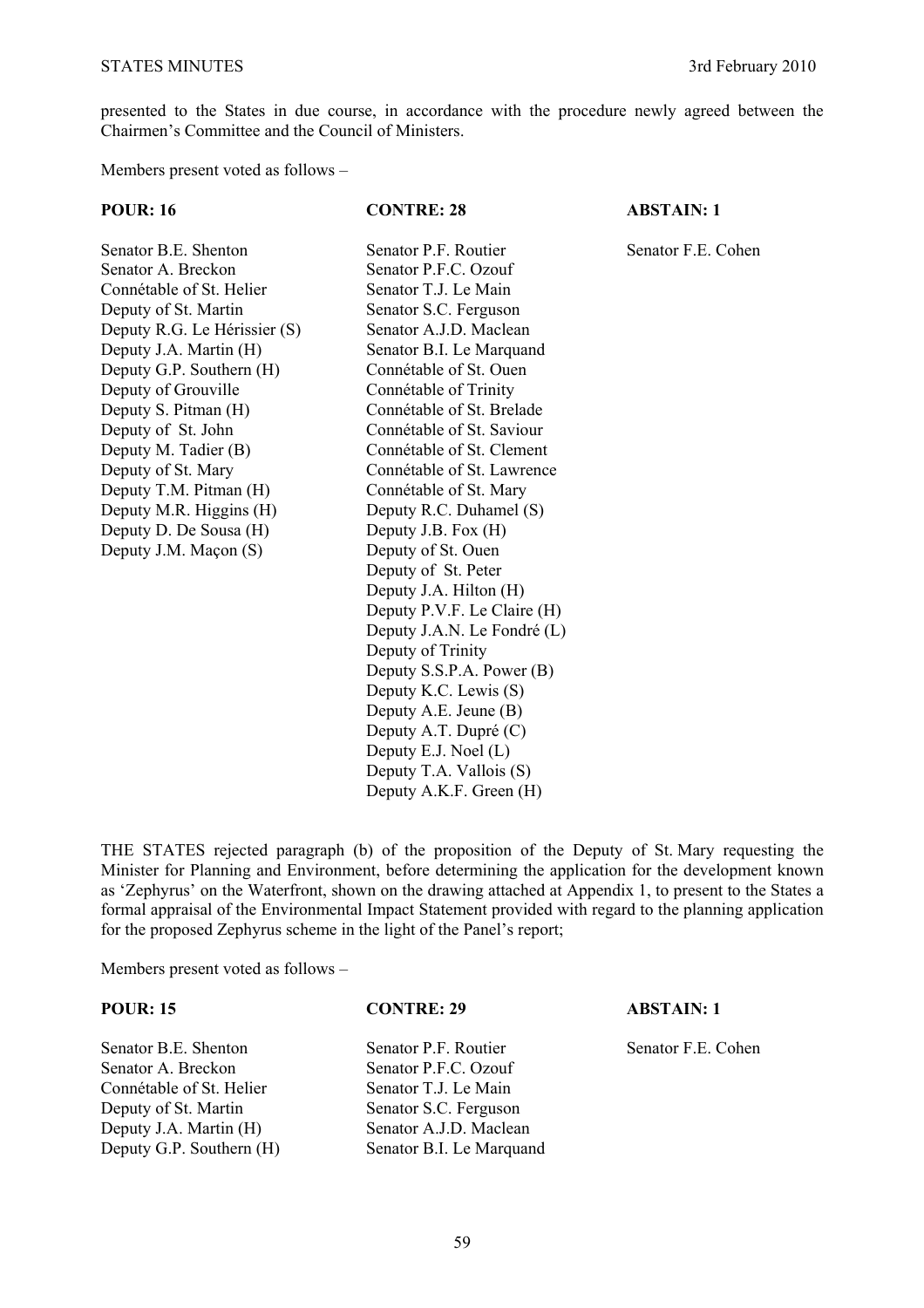Deputy of Grouville Connétable of St. Ouen Deputy S. Pitman (H) Connétable of Trinity Deputy M. Tadier (B) Connétable of St. Brelade Deputy of St. Mary Connétable of St. Saviour Deputy A.K.F. Green (H) Connétable of St. Mary

Deputy T.M. Pitman (H) Connétable of St. Clement Deputy M.R. Higgins (H) Connétable of St. Lawrence Deputy D. De Sousa (H) Deputy R.C. Duhamel (S) Deputy J.M. Maçon (S) Deputy R.G. Le Hérissier (S) Deputy J.B. Fox (H) Deputy of St. Ouen Deputy of St. Peter Deputy J.A. Hilton (H) Deputy P.V.F. Le Claire (H) Deputy J.A.N. Le Fondré (L) Deputy of Trinity Deputy S.S.P.A. Power (B) Deputy K.C. Lewis (S) Deputy of St. John Deputy A.E. Jeune (B) Deputy A.T. Dupré (C) Deputy E.J. Noel (L) Deputy T.A. Vallois (S)

THE STATES rejected paragraph (c) of the proposition of the Deputy of St. Mary requesting the Minister for Planning and Environment, before determining the application for the development known as 'Zephyrus' on the Waterfront, shown on the drawing attached at Appendix 1, to present to the States a report concerning one or more alleged breaches at the La Collette incinerator site currently under investigation by the Department under the Water Pollution Law;

Members present voted as follows –

### **POUR: 14 CONTRE: 29 ABSTAIN: 1**

Senator P.F. Routier Senator P.F.C. Ozouf Senator F.E. Cohen Senator A. Breckon Senator T.J. Le Main Deputy of St. Martin Senator B.E. Shenton Deputy R.G. Le Hérissier (S) Senator A.J.D. Maclean Deputy J.A. Martin (H) Senator B.I. Le Marquand Deputy G.P. Southern (H) Connétable of St. Ouen Deputy of Grouville Connétable of St. Helier Deputy S. Pitman (H) Connétable of Trinity Deputy M. Tadier (B) Connétable of St. Brelade Deputy of St. Mary Connétable of St. Saviour Deputy T.M. Pitman (H) Connétable of St. Clement Deputy T.A. Vallois (S) Connétable of St. Lawrence Deputy M.R. Higgins (H) Connétable of St. Mary Deputy D. De Sousa (H) Deputy R.C. Duhamel (S)

Deputy J.B. Fox (H) Deputy of St. Ouen Deputy of St. Peter Deputy J.A. Hilton (H)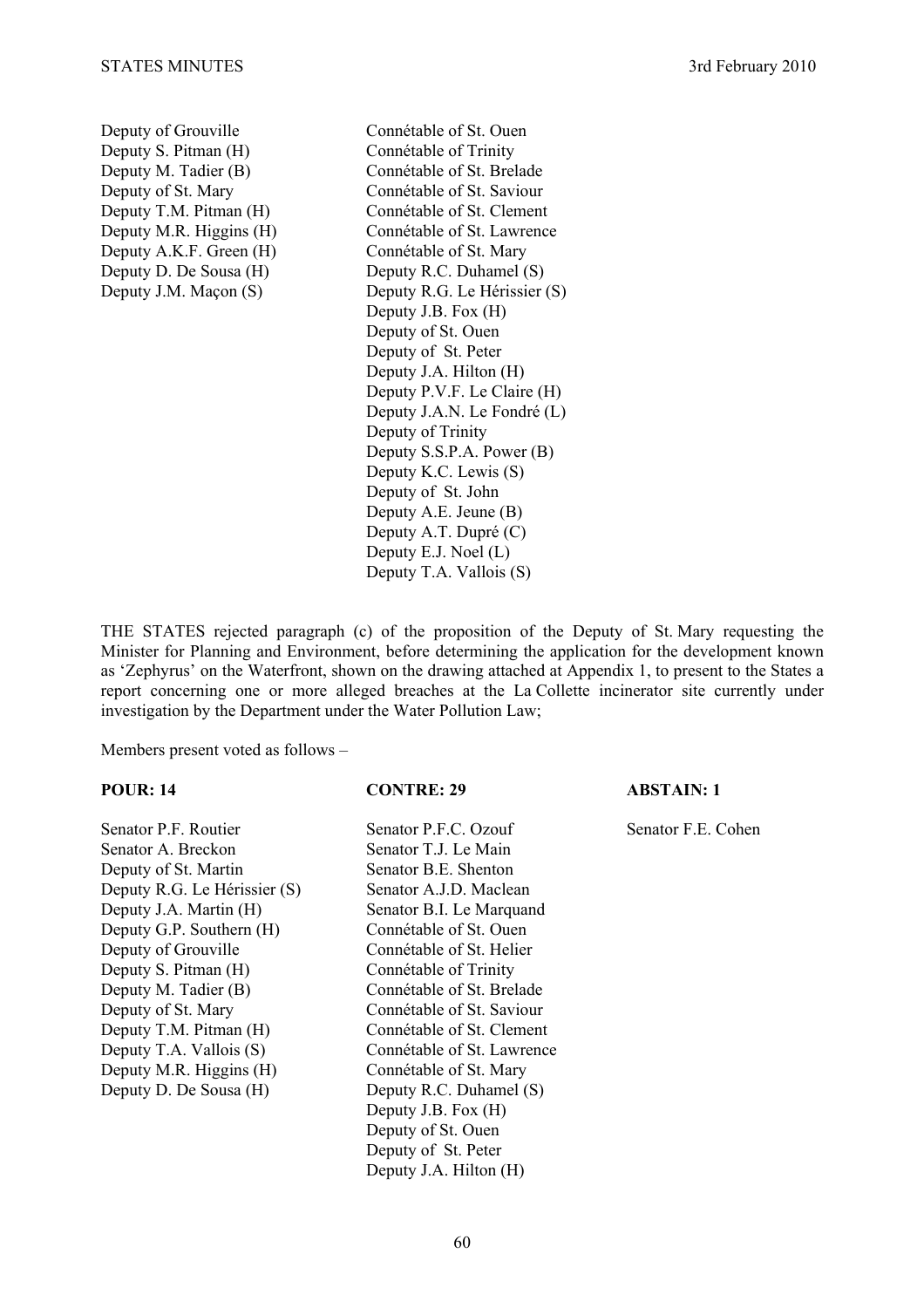Deputy P.V.F. Le Claire (H) Deputy J.A.N. Le Fondré (L) Deputy of Trinity Deputy S.S.P.A. Power (B) Deputy K.C. Lewis (S) Deputy of St. John Deputy A.E. Jeune (B) Deputy A.T. Dupré (C) Deputy E.J. Noel (L) Deputy A.K.F. Green (H) Deputy J.M. Maçon (S)

THE STATES rejected paragraph (d) of the proposition of the Deputy of St. Mary requesting the Minister for Planning and Environment, before determining the application for the development known as 'Zephyrus' on the Waterfront, shown on the drawing attached at Appendix 1, to report clearly to the Assembly the lessons which had been learned from the events at La Collette and Castle Quays and the measures which he and his Department would enact in order to tackle all the issues which had come to light.

Members present voted as follows –

### **POUR: 16 CONTRE: 27 ABSTAIN: 1**

Senator A. Breckon Senator P.F. Routier Senator F.E. Cohen Connétable of St. Helier Senator P.F.C. Ozouf Deputy of St. Martin Senator T.J. Le Main Deputy R.G. Le Hérissier (S) Senator B.E. Shenton Deputy J.A. Martin (H) Senator S.C. Ferguson Deputy G.P. Southern (H) Senator A.J.D. Maclean Deputy of Grouville Senator B.I. Le Marquand Deputy S. Pitman (H) Connétable of St. Ouen Deputy M. Tadier (B) Connétable of Trinity Deputy of St. Mary Connétable of St. Brelade Deputy T.M. Pitman (H) Connétable of St. Saviour Deputy T.A. Vallois (S) Connétable of St. Clement Deputy M.R. Higgins (H) Connétable of St. Lawrence Deputy A.K.F. Green (H) Connétable of St. Mary Deputy D. De Sousa (H) Deputy R.C. Duhamel (S) Deputy J.M. Maçon (S) Deputy J.B. Fox (H)

Deputy of St. Ouen Deputy of St. Peter Deputy J.A. Hilton (H) Deputy P.V.F. Le Claire (H) Deputy J.A.N. Le Fondré (L) Deputy of Trinity Deputy S.S.P.A. Power (B) Deputy K.C. Lewis (S) Deputy of St. John Deputy A.T. Dupré (C) Deputy E.J. Noel (L)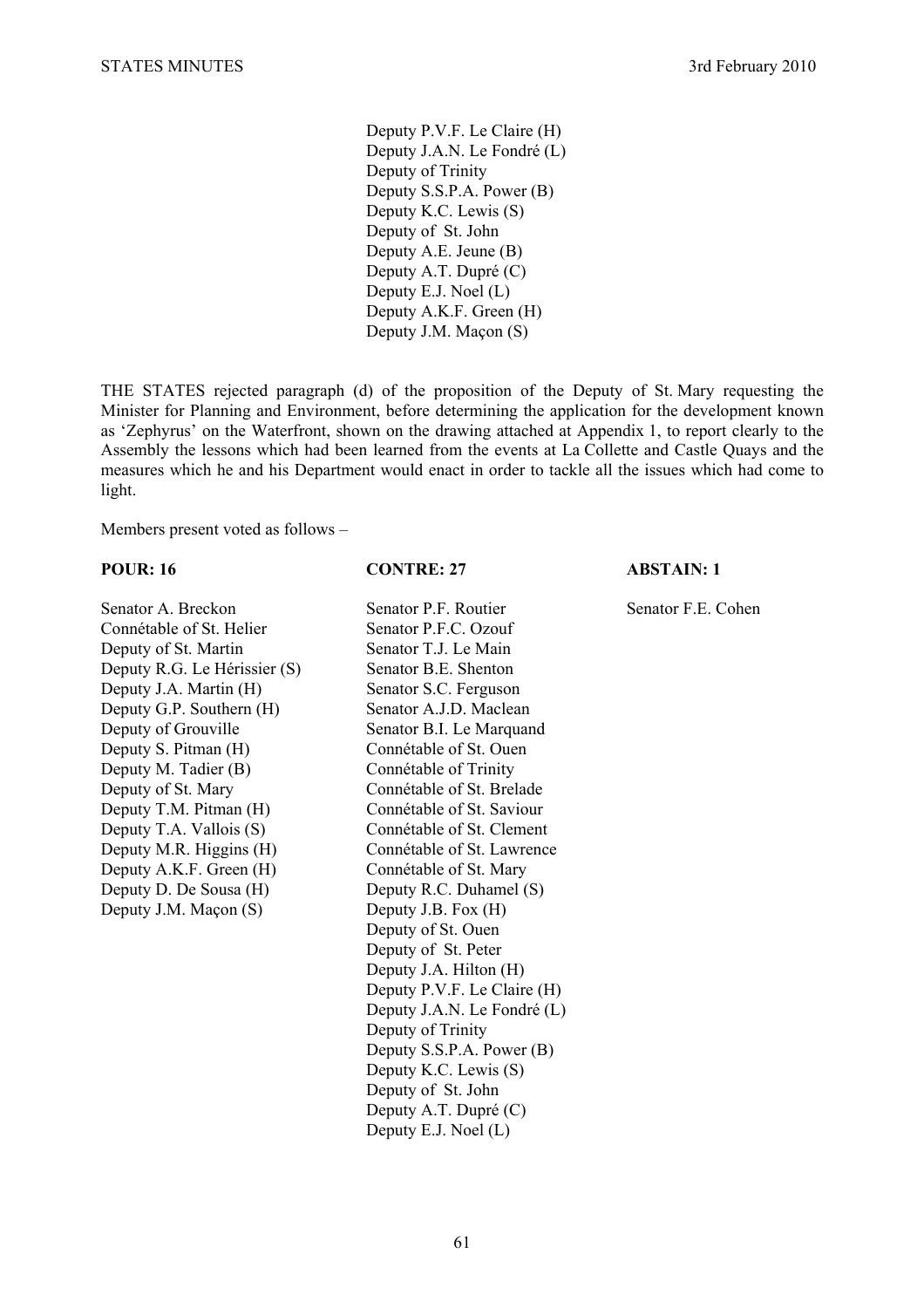The Connétables of Grouville and St. Peter, in accordance with the provisions of Standing Order 106(b), declared an interest in this matter in view of their positions as States Directors of the Waterfront Enterprise Board and withdrew from the Chamber for the duration of the debate.

## **Changes in Presidency**

The Bailiff retired from the Chamber during consideration of the proposition of the Deputy of St. Mary entitled 'Waterfront Planning Application: Zephyrus Scheme' (P.1/2010. (re-issue)) and the meeting continued under the presidency of Mr. Michael Nelson de la Haye, Greffier of the States.

The States re-assembled after the lunch adjournment under the Presidency of Mr. Michael Nelson De La Haye, Greffier of the States for a short time until the Bailiff returned to the Chair and the meeting continued under his Presidency.

## **Statements on a matter of official responsibility**

*(see Official Report/Hansard)* 

The Minister for Housing made a statement concerning his decision to suspend his decision relating to the implementation of the new Single Qualified Property Classification.

## **Arrangement of public business for future meetings**

THE STATES agreed the following arrangement of public business for future meetings proposed, as amended, by the Chairman of the Privileges and Procedures Committee in accordance with the provisions of Standing Order 88(3) –

## **23rd February 2010**

| Natural Gas Pipeline: strategic study.<br>Lodged: 30th September 2009.<br>Deputy P.V.F. Le Claire of St. Helier.                                                             | P.157/2009.         |
|------------------------------------------------------------------------------------------------------------------------------------------------------------------------------|---------------------|
| Natural Gas Pipeline: strategic study (P.157/2009) – comments.<br>Presented: 28th January 2010.<br>Council of Ministers.                                                     | P.157/2009.<br>Com. |
| Draft Employment (Minimum Wage) (Amendment No. 6) (Jersey) Regulations 200-.<br>Lodged: 24th December 2009.<br>Minister for Social Security.                                 | P.211/2009.         |
| Draft Jersey Mutual Insurance Society, Incorporated (Alteration of Rules) (No. 6) (Jersey)<br>Law 200-.<br>Lodged: 24th December 2009.<br>Minister for Economic Development. | P.212/2009.         |
| Jersey Overseas Aid Commission: appointment of Commissioner.<br>Lodged: 13th January 2010.<br>Deputy I.J. Gorst of St. Clement.                                              | P.2/2010.           |
| Planning and Environment: division into 2 ministerial offices.<br>Lodged: 22nd January 2010.<br>Deputy P.V.F. Le Claire of St. Helier.                                       | P.3/2010.           |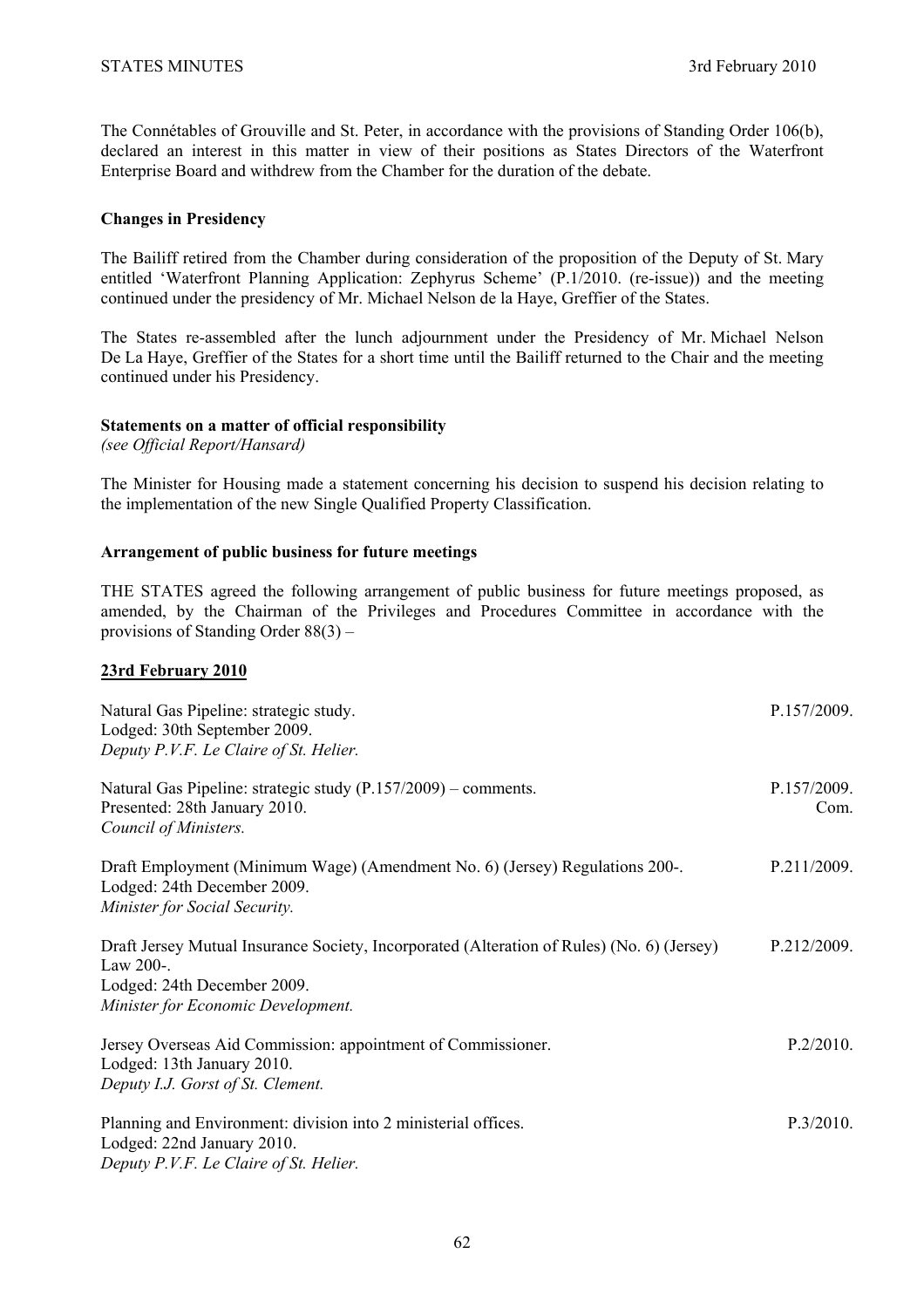| Jersey Financial Services Commission: appointment of Commissioner.<br>Lodged: 28th January 2010.<br>Minister for Economic Development.<br>(Consideration 'in camera')                                       | P.5/2010.           |
|-------------------------------------------------------------------------------------------------------------------------------------------------------------------------------------------------------------|---------------------|
| Manual Workers' Joint Council: Employers' Side Membership.<br>Lodged: 29th January 2010.<br>Chief Minister.                                                                                                 | P.6/2010.           |
| Committee of Inquiry: suspension of the Chief Officer of the States of Jersey Police.<br>Lodged: 2nd February 2010.<br>Deputy of St. Martin.                                                                | P.9/2010.           |
| Island Plan 2002: H3 Site No. 8, Field 1248 and Channel Television Site.<br>Lodged: 2nd February 2010.<br>Deputy J.A. Hilton of St. Helier.                                                                 | P.10/2010.          |
| Assemblée Parlementaire de la Francophonie, Jersey Branch - Branch Rules.<br>Lodged: 2nd February 2010.<br>Connétable of St. Ouen.                                                                          | P.11/2010.          |
| Single qualified property classification: rescindment of decision and debate.<br>Lodged: 3rd February 2010.<br>Senator B.E. Shenton.                                                                        | P.12/2010.          |
| <b>9th March 2010</b>                                                                                                                                                                                       |                     |
| Compulsory wearing of cycle helmets.<br>Lodged: 25th January 2010.<br>Deputy A.K.F. Green of St. Helier.                                                                                                    | P.4/2010.           |
| Carbon Intensity of Imported Electricity: review.<br>Lodged: 30th September 2009.<br>Deputy P.V.F. Le Claire of St. Helier.                                                                                 | P.156/2009.         |
| Committee of Inquiry: confidential files held by States of Jersey Police on States<br>Members and others.<br>Lodged: 17th November 2009.<br>Deputy M.R. Higgins of St. Helier.                              | P.197/2009.         |
| Committee of Inquiry: confidential files held by States of Jersey Police on States<br>Members and others (P.197/2009) – comments.<br>Presented: 20th November 2009.<br>Minister for Treasury and Resources. | P.197/2009.<br>Com. |
| Committee of Inquiry: confidential files held by States of Jersey Police on States<br>Members and others $(P.197/2009)$ – amendment.<br>Lodged: 20th November 2009.                                         | P.197/2009.<br>Amd. |
| Deputy J.B. Fox of St. Helier.<br>Ann Court site: petition.<br>Lodged: 27th November 2009.<br>Deputy J.A. Martin of St. Helier.                                                                             | P.202/2009.         |